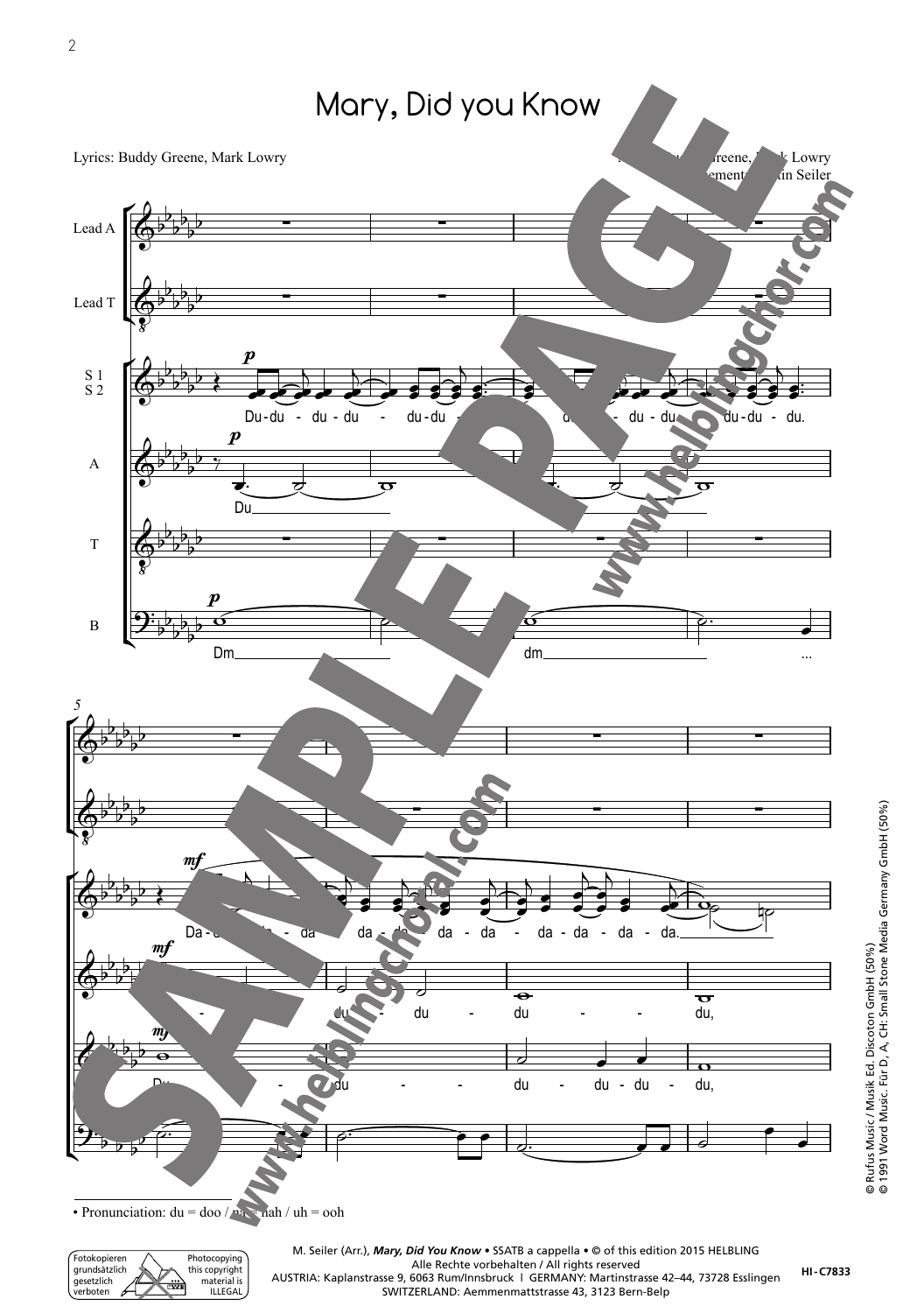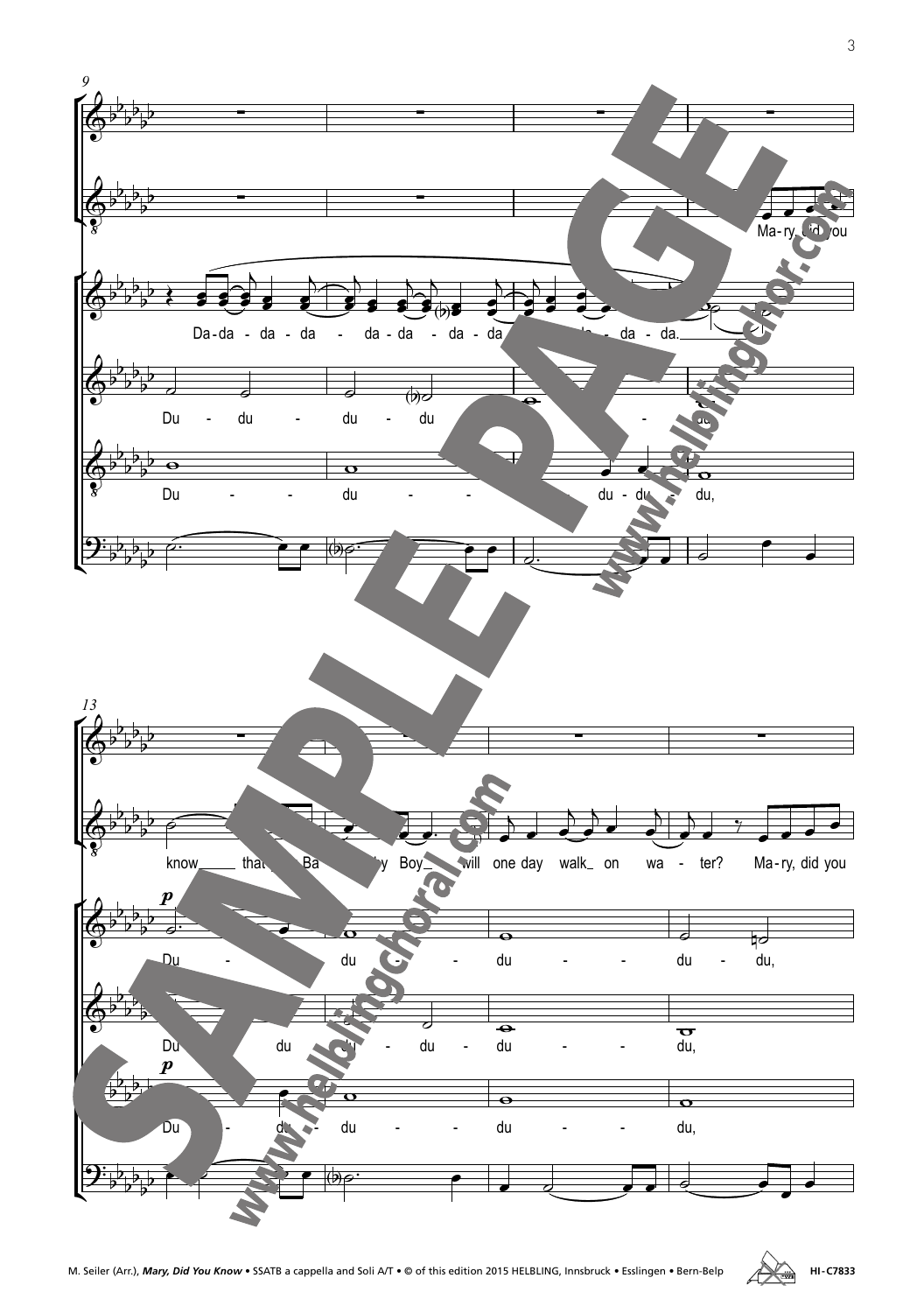

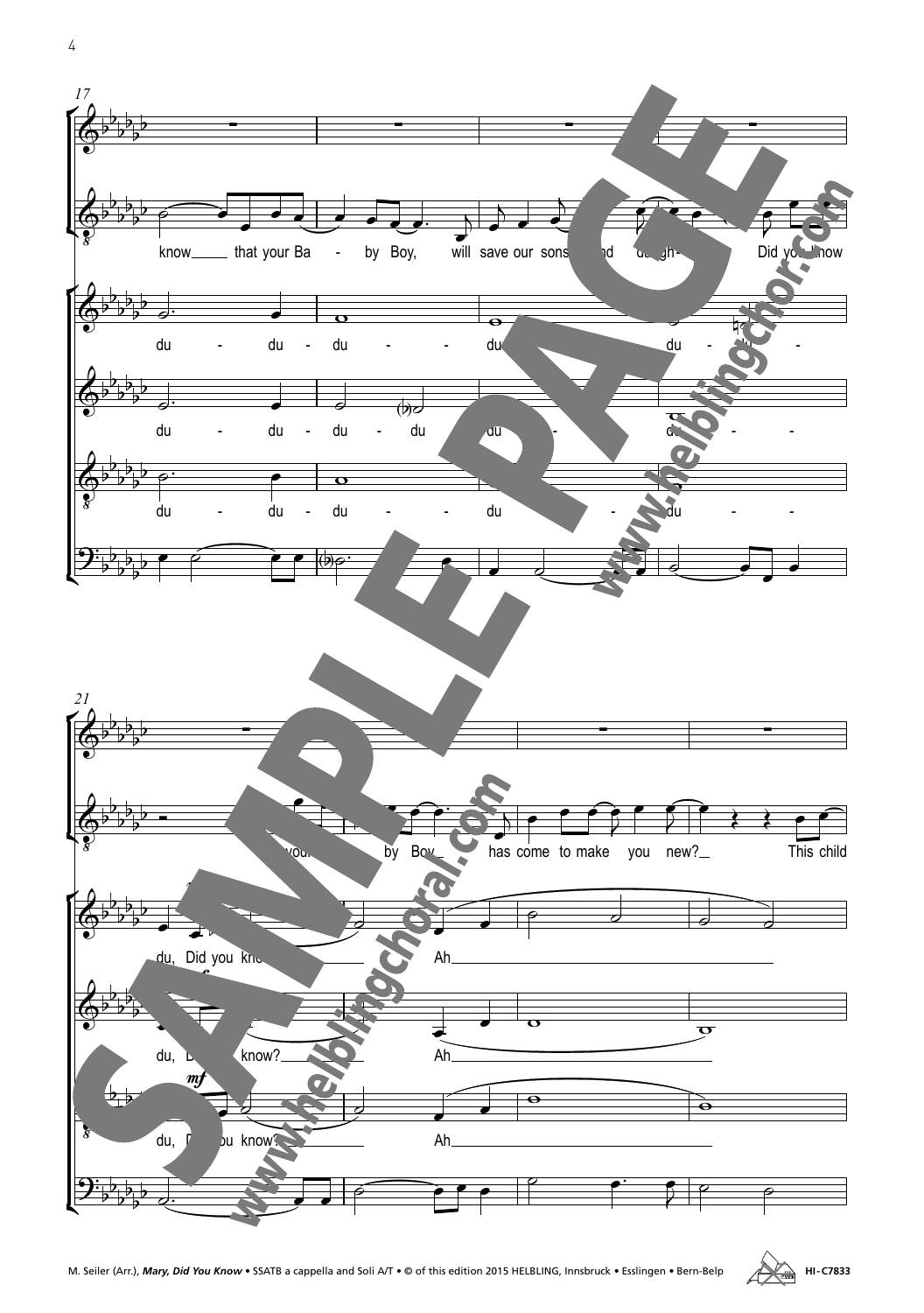

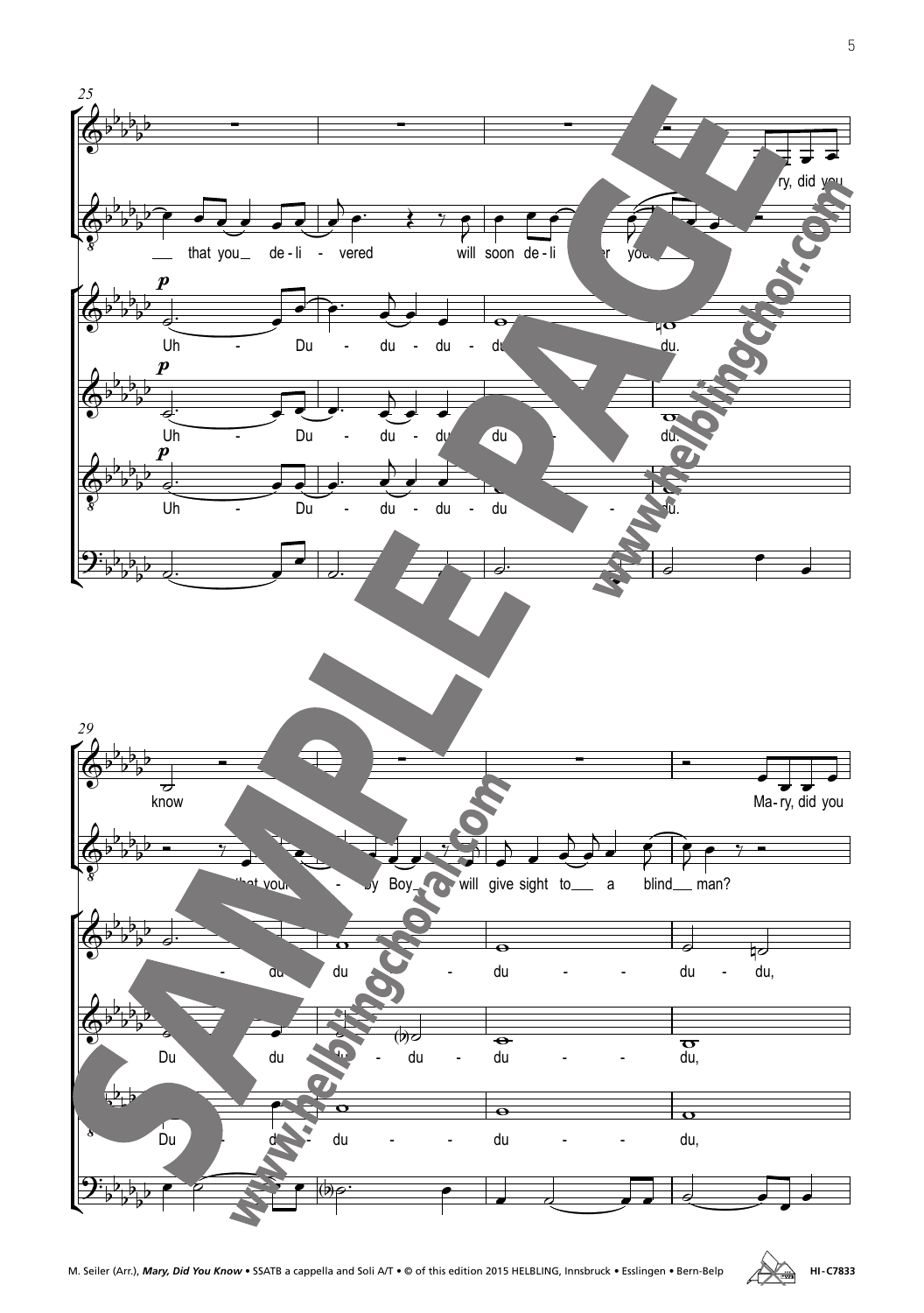

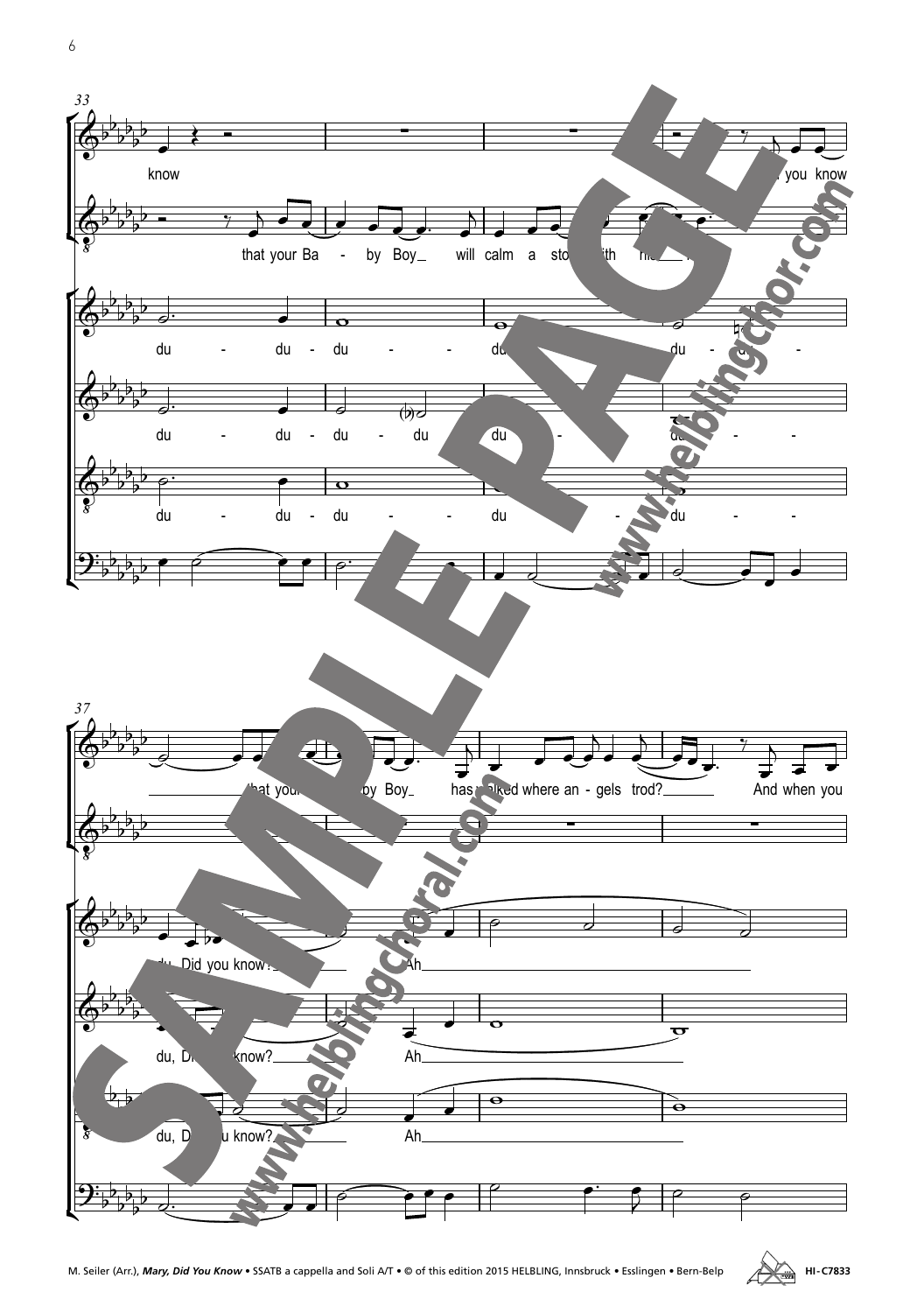

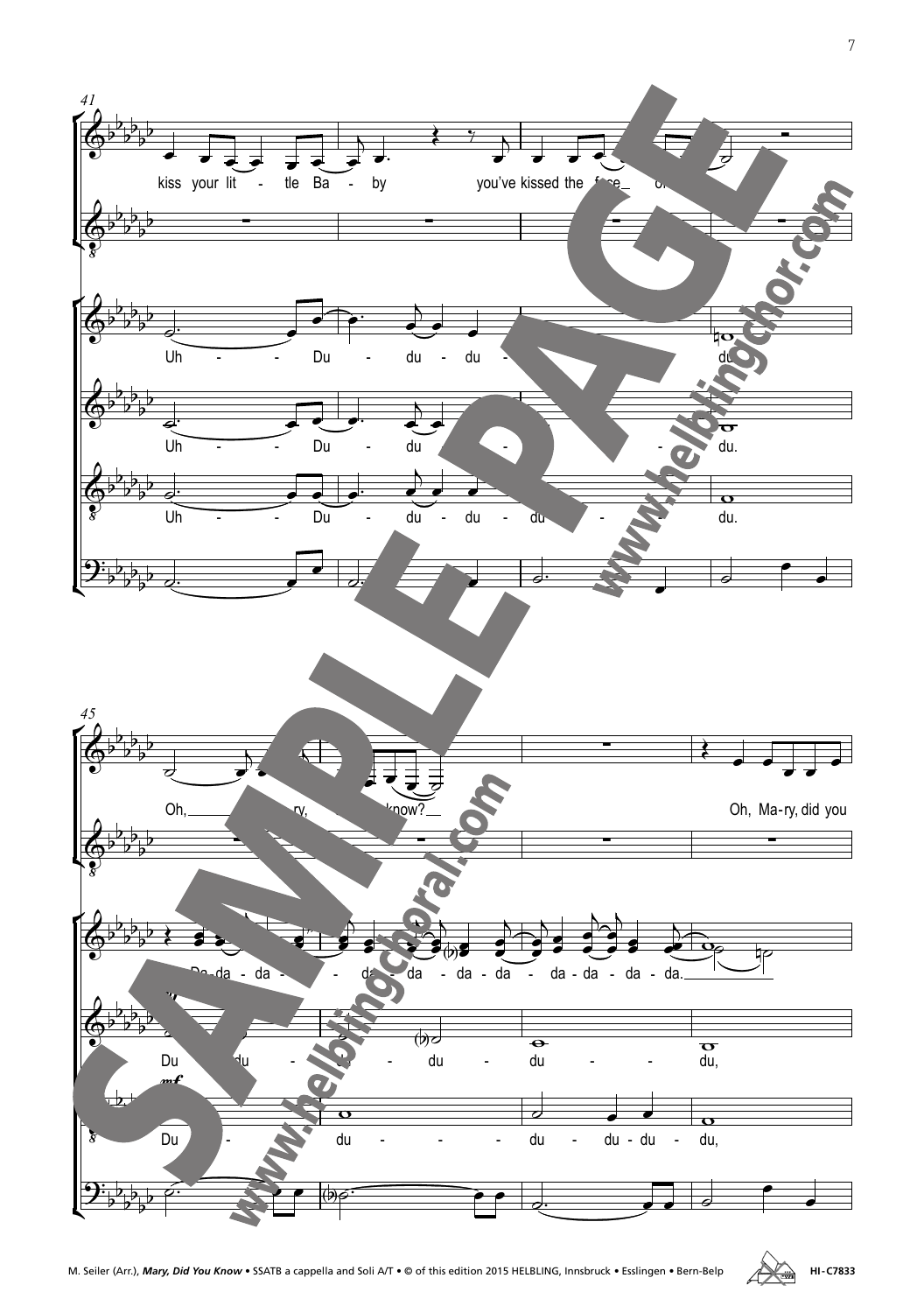

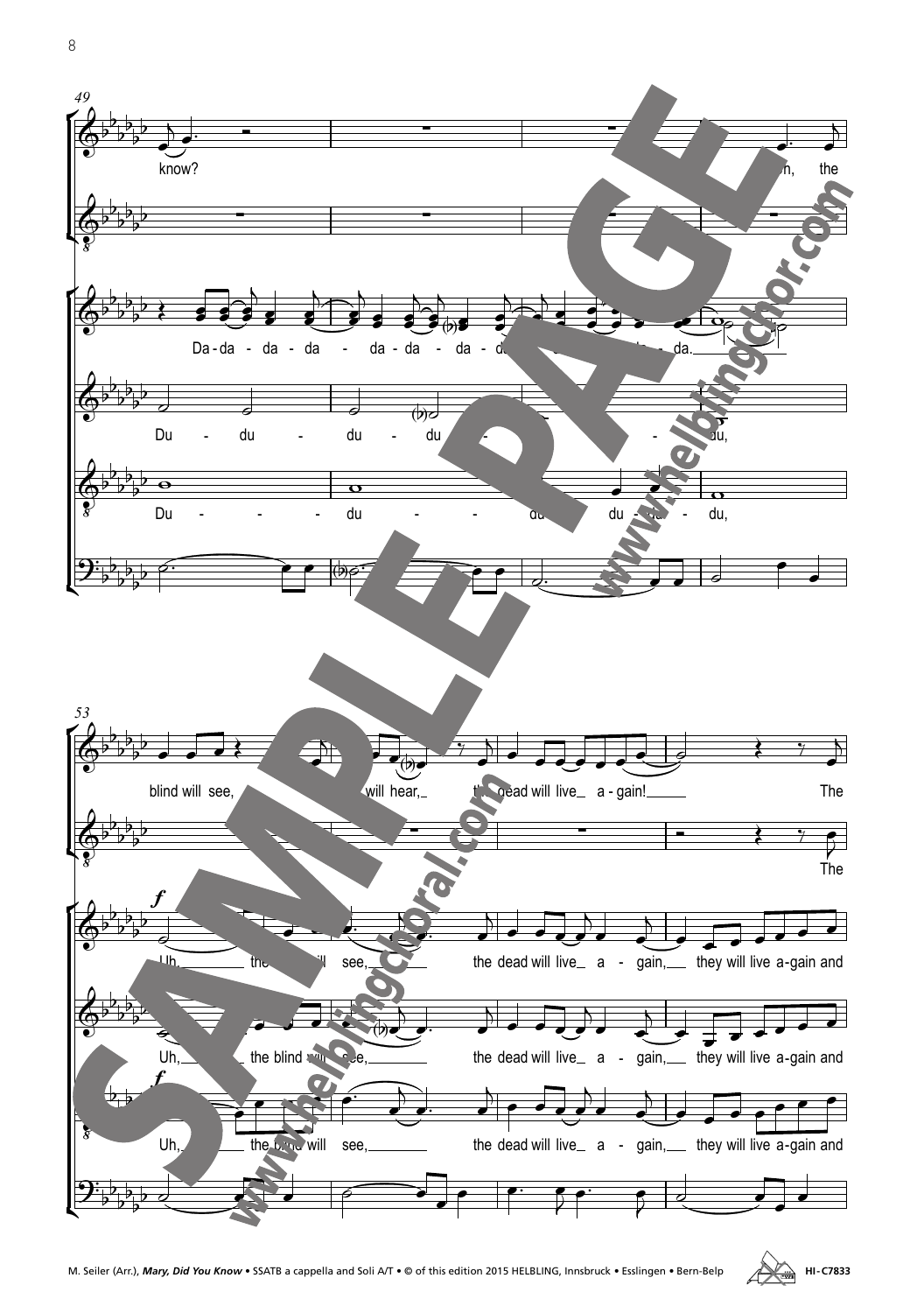

M. Seiler (Arr.), *Mary, Did You Know •* SSATB a cappella and Soli A/T *•* © of this edition 2015 Helbling, Innsbruck *•* Esslingen *•* Bern-Belp **HI-C7833**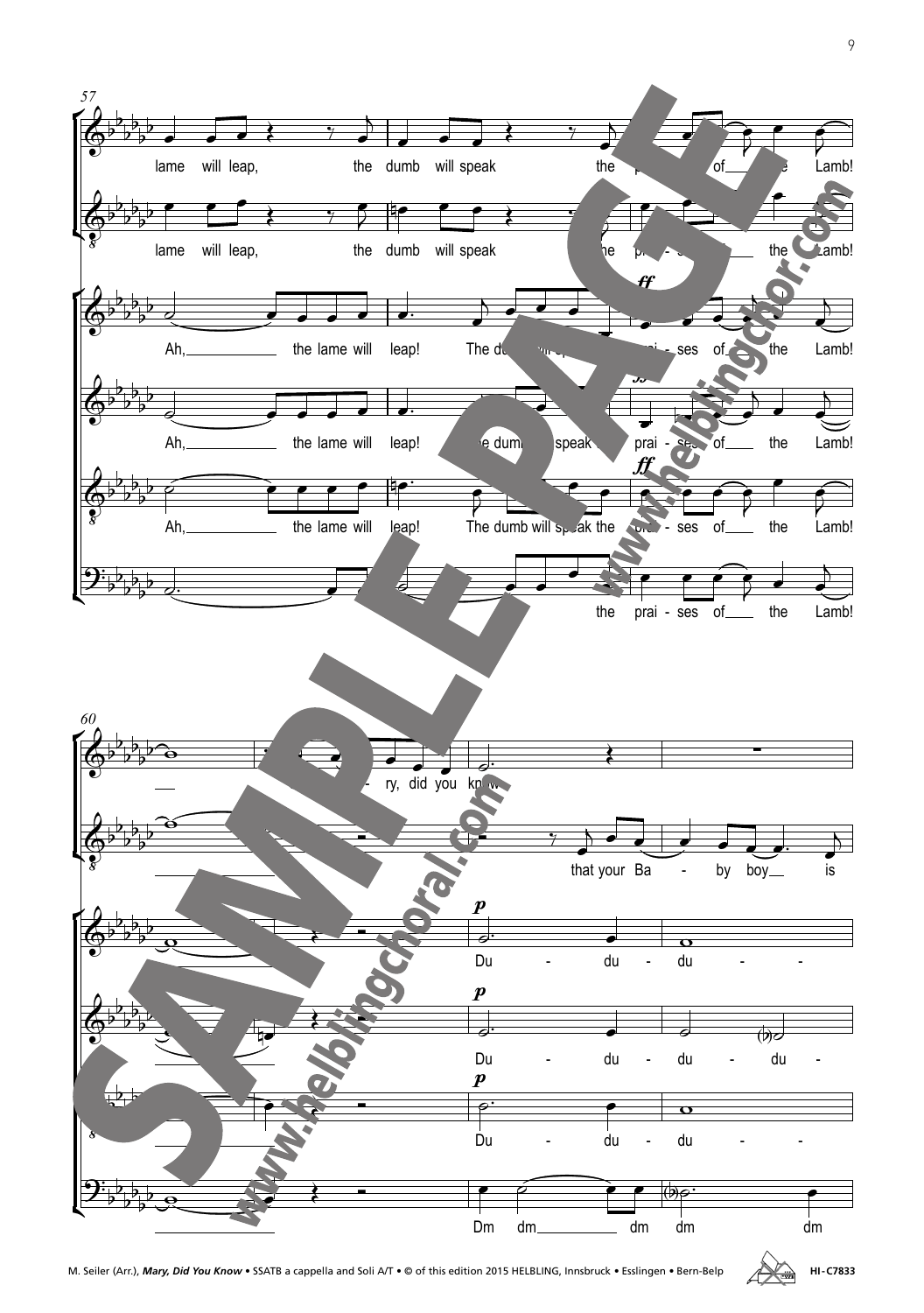

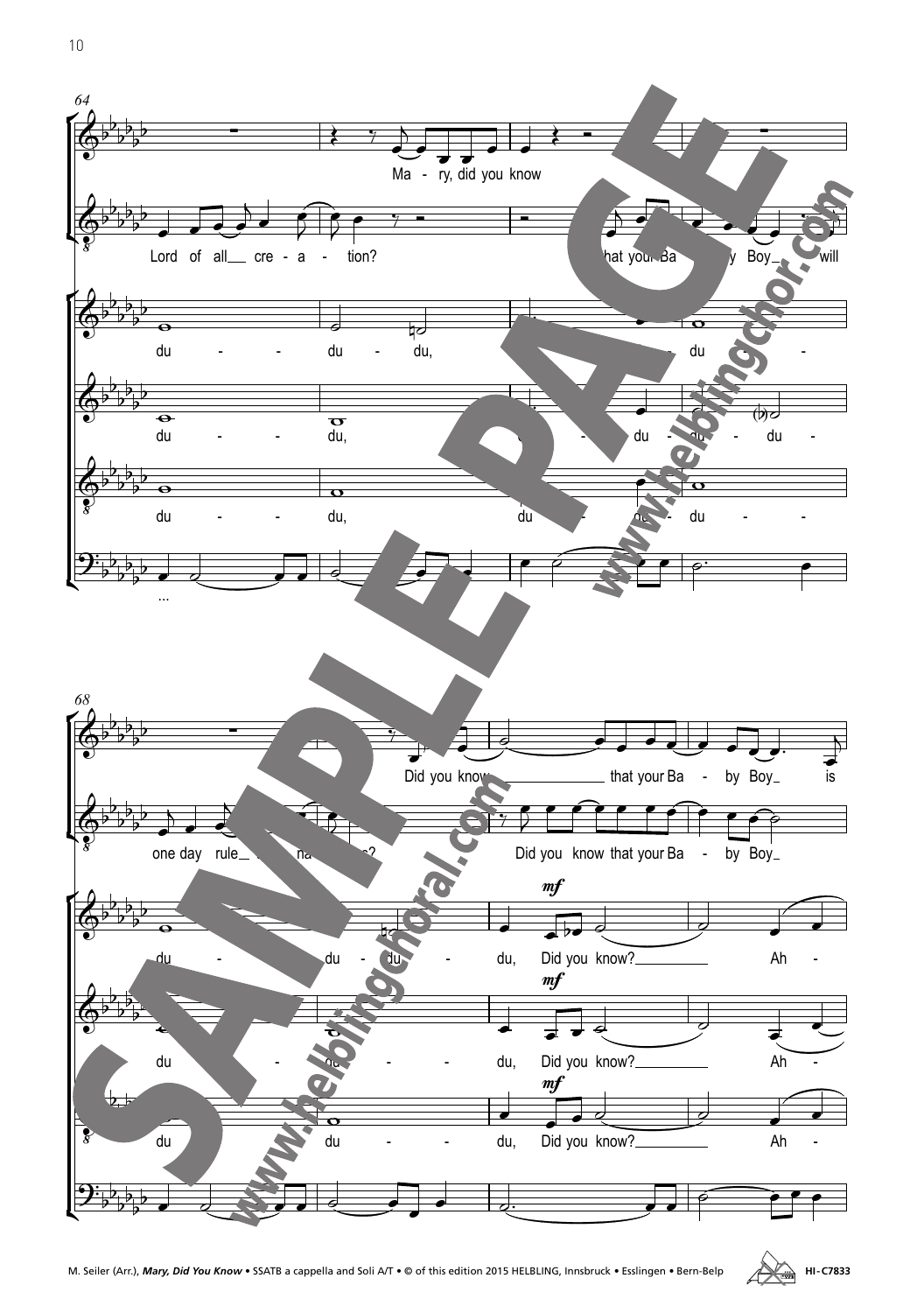